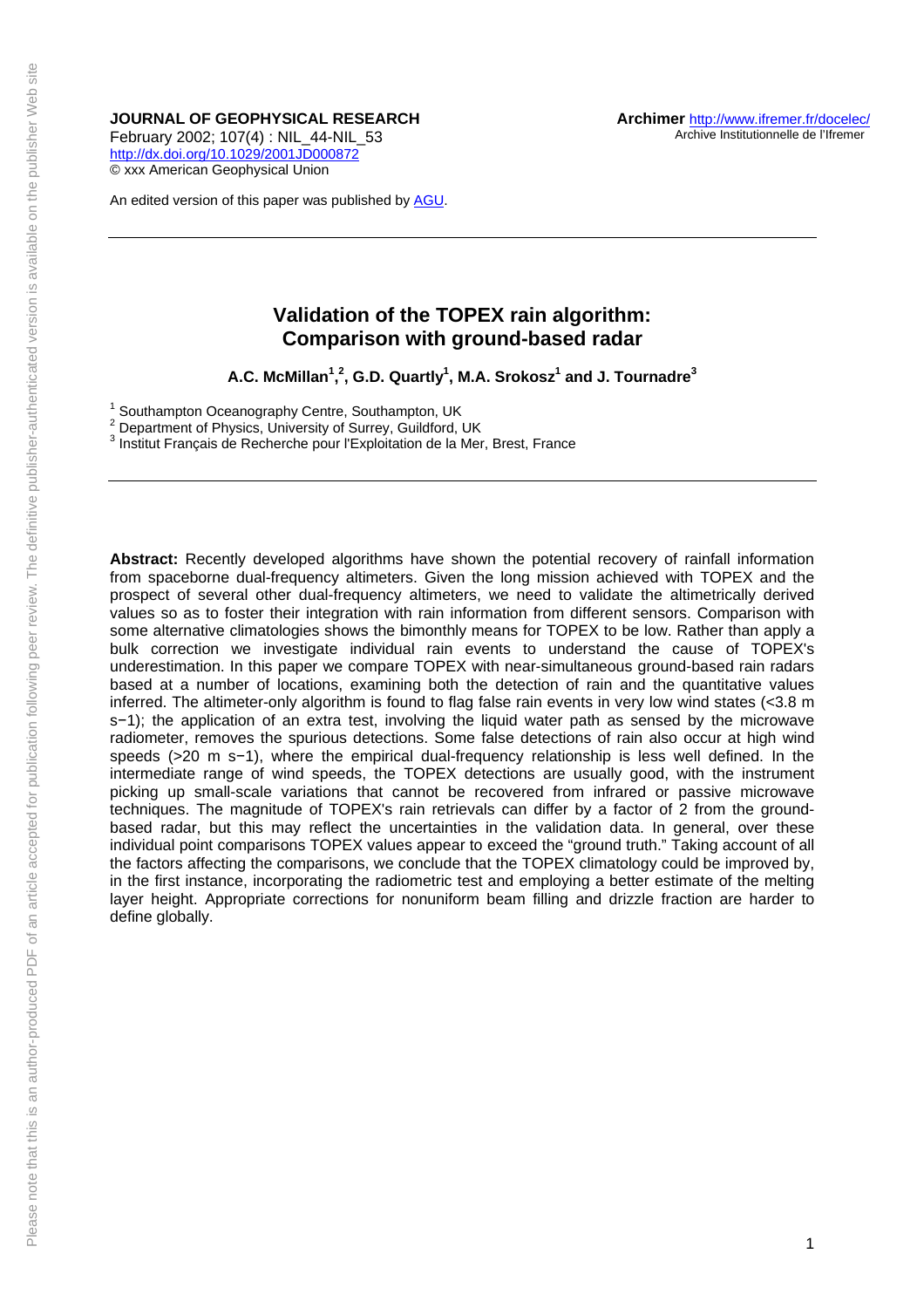# **Validation of the TOPEX rain algorithm: Comparison with ground-based radar**

A.C. McMillan<sup>1,2</sup>, G.D. Quartly<sup>1</sup>, M.A. Srokosz<sup>1</sup> and J. Tournadre<sup>3</sup>

1 - Southampton Oceanography Centre, Southampton, UK

2 - Department of Physics, University of Surrey, Guildford, UK

3 - Institut Français de Recherche pour l'Exploitation de la Mer, Brest, France

 *(Submitted to J. Geophys. Res 21st May 2001; revised: 18th September 2001.)*

## **Abstract**

Recently-developed algorithms have shown the potential recovery of rainfall information from spaceborne dual-frequency altimeters. Given the long mission achieved with TOPEX and the prospect of several other dual-frequency altimeters we need to validate the altimetrically-derived values so as to foster their integration with rain information from different sensors. Comparison with some alternative climatologies shows the bimonthly means for TOPEX to be low. Rather than apply a bulk correction we investigate individual rain events to understand the cause of TOPEX's underestimation. In this paper we compare TOPEX with near-simultaneous ground-based rain radars based in a number of locations, examining both the detection of rain and the quantitative values inferred. The altimeter-only algorithm is found to flag false rain events in very low wind states (less than 3.8 ms<sup>-1</sup>); the application of an extra test, involving the liquid water path as sensed by the microwave radiometer, removes the spurious detections. Some false detections of rain also occur at high wind speeds (more than  $20 \text{ ms}^{-1}$ ), where the empirical dualfrequency relationship is less well-defined. In the intermediate range of wind speeds, the TOPEX detections are usually good, with the instrument picking up small-scale variations that cannot be recovered from infrared or passive microwave techniques. The magnitude of TOPEX's rain retrievals can differ by a factor of two from the ground-based radar, but this may reflect the uncertainties in the validation data. In general, over these individual point comparisons TOPEX values appear to exceed the 'ground truth'. Taking account of all the factors affecting the comparisons, we conclude that the TOPEX climatology could be improved by, in the first instance, incorporating the radiometric test and employing a better estimate of the melting layer height. Appropriate corrections for non-uniform beamfilling and drizzle fraction are harder to define globally.

# **1. Introduction**

Presently global rain information is provided by infra-red and passive microwave satellite instruments, with the Precipitation Radar (PR) on TRMM only recently being added to the armoury of available sensors. However, as rain varies on such short spatial and temporal scales there is a need to incorporate all available measurements. Dual-frequency altimeters provide an estimate of the quantity of raindrops within the atmospheric column, through the observed attenuation of radar pulses. Use of a simple threshold on the attenuation generates the familiar geographical patterns of precipitation, including their seasonal movement [*Quartly et al.*, 1996; *Chen et al.*, 1997]. Because of their small footprint and fine spatial sampling along-track there is the potential to recover information on the size and structure of rain cells [*Tournadre*, 1998; *Quartly*, 1998; *Quartly et al.*, 1999]. However *Quartly et al.* [1999] found regionally-averaged mean rain rates from the TOPEX data were significantly less than the estimates from the Global Precipitation Climatology Project (GPCP, *Huffman et al.* [1997]). The shortfall amounted to 30% at the tropics and more than 50% at higher latitudes. A number of explanations were suggested by *Quartly et*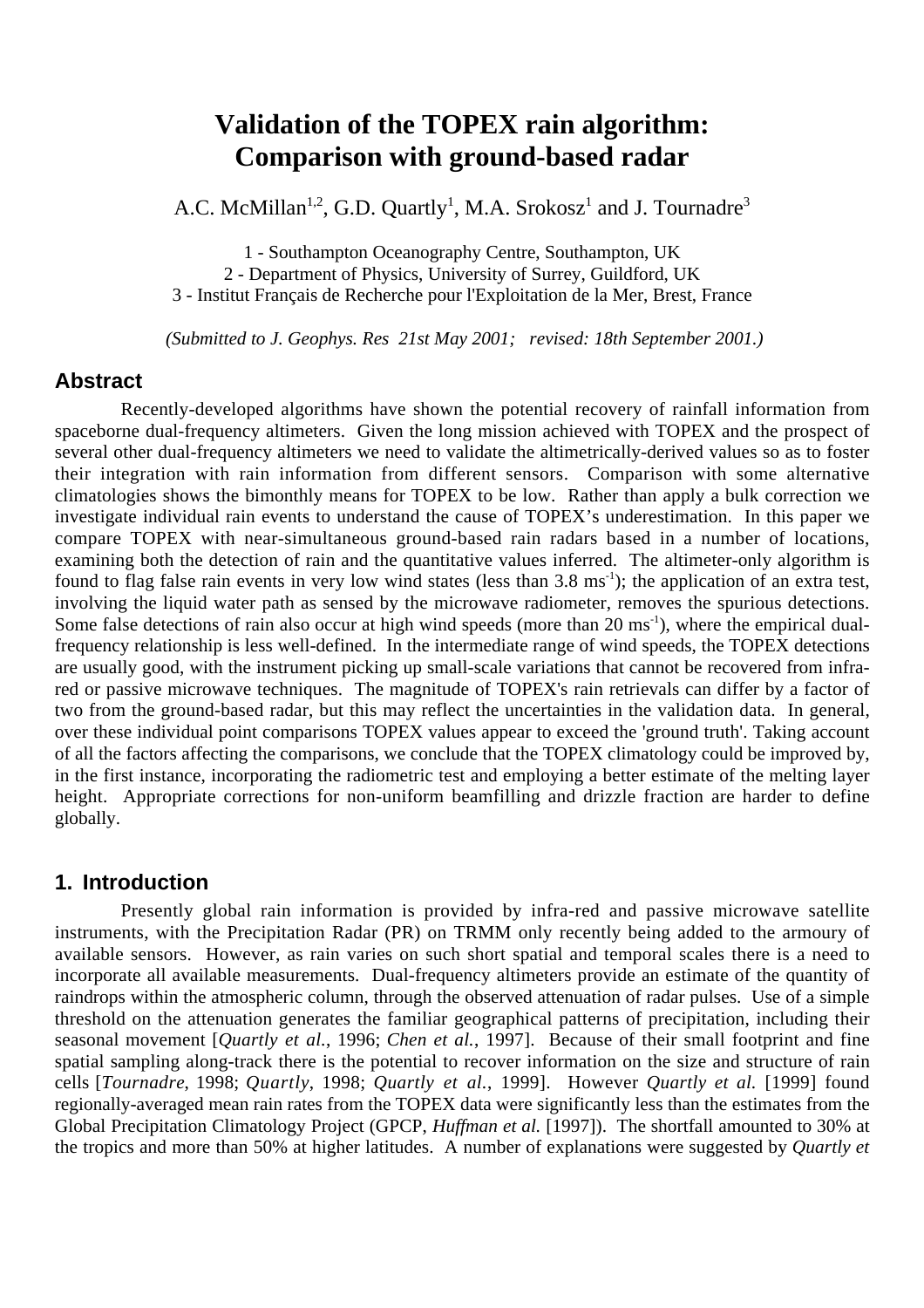*al.* [1999]; to distinguish between them we need to examine individual rain events using simultaneous rain data from another source. In this paper we consider ground-based rain radars in a number of locations which can provide high-resolution 'ground truth' data.

Section 2 of this paper summarises the TOPEX rain algorithm, highlighting the assumptions involved, and section 3 details the ground radars used and the necessary processing. A number of interesting case studies are shown in section 4, along with a quantitative comparison for all the data sets, with conclusions being provided in the final section.

# **2. Deriving rain rates from the TOPEX altimeter**

Altimeters measure the height of the sea surface through the detection and accurate timing of electromagnetic pulses reflected from the surface. Because they only use the earliest part of the echo, all information is from nadir; however this 'pulse-limited' operation allows a much smaller footprint (~8 km across) than achievable by passive sensors whose resolution is limited by diffraction. One of the parameters derived from the echo is the normalized backscatter coefficient,  $\sigma^0$ . This is dependent on the small-scale roughness of the surface at the centimetric scale. Generally there is a very close correspondence between the roughness calculated at different scales: an increase in wind stress will increase the roughness at all small scales, even if not all to the same extent. Therefore there exists a very close correlation between the  $\sigma^0$ values recorded by TOPEX at its two operating frequencies in the  $K_{\alpha}$ -band and C-band. The presence of atmospheric liquid water (both cloud and rain) will lead to attenuation of the  $K_{\nu}$ -band signal; thus any departure form the general  $\sigma_{C}^{0}$ - $\sigma_{K_{u}}^{0}$  relationship may be ascribed to the effect of intervening water. However, this effect, which depends upon scattering, is very sensitive to the size of the water droplets; for the frequencies of interest the effect of cloud droplets is usually minimal [*Monaldo et al*., 1986]. Therefore, the deviation  $\Delta \sigma^0$  (in dB) may be used to infer the rain rate, *R*, (in mm hr<sup>-1</sup>) via

$$
\Delta \sigma^0 = 2kH = 2HaR^b \tag{1}
$$

where *H* is the height of the rain column (in km), through which the radiation passes twice, and *a*, *b* are the coefficients to give specific attenuation,  $k$ , (in dB km<sup>-1</sup>) as a function of rain rate. The values used by *Quartly et al.* [1999] and by us in our comparisons here are  $a = 0.02038$  dB km<sup>-1</sup>,  $b=1.203$ , taken from observations by *Goldhirsh and Walsh* [1982] at a mid-latitude coastal location. The physical model indicates a simple and direct relation between the observed attenuation and the rain rate present. The only problems are the uncertainties in  $\Delta \sigma^0$ , *H*, *a* and *b*. These are discussed in turn.

## **2.1 Errors in**  $\Delta \sigma^0$

The observed attenuation,  $\Delta \sigma^0$ , is given by the deviation from the normal  $\sigma^0{}_C$ - $\sigma^0{}_{Ku}$  relationship [*Quartly et al.*,1996; *Chen et al.*, 1997]. Following the work of *Elfouhaily et al*. [1998], a correction for wave height needs to be applied (see Table A1 of *Quartly et al.* [1999]). During the first 5 years of the TOPEX mission there was a 0.25 dB limit on the precision of  $\sigma^0$  measurements. That, coupled with the observed scatter of rain-free points about a mean relationship, suggested a minimum detection threshold of between 0.25 and 0.5 dB. Based on a typical height *H* of the rain column of 4.5 km (see below) this means that a 0.5 dB detection threshold translates into a rain-rate detection threshold of 2.3 mm  $\text{hr}^{-1}$  (0.25 dB is equivalent to 1.3 mm  $\text{hr}^{-1}$ ). This means that as much of the rainfall, particularly at mid-latitudes has rain rates that are lower than these threshold values it will not be accounted for in the altimeter estimates.

However there is also a question as to whether it is appropriate to use a relationship between different roughness scales determined under rain-free conditions as the reference for calculating the change in  $\sigma_{\kappa u}^0$  due to attenuation. *Atlas* [1994] observed strong gusts in SAR imagery, which were associated with the downdraft caused by rain. However, provided the roughness is in equilibrium with the wind, which is quickly achieved at the small scale, the same  $\sigma_{c}^{0}$ - $\sigma_{k}^{0}$  relationship should exist. *Tsimplis and Thorpe* [1989] have shown that rain can damp the small-scale roughness on the sea surface. This translates into enhanced backscatter, i.e. an increase in σ<sup>0</sup>, which has been clearly observed on the edge of some rain cells [*Guymer et*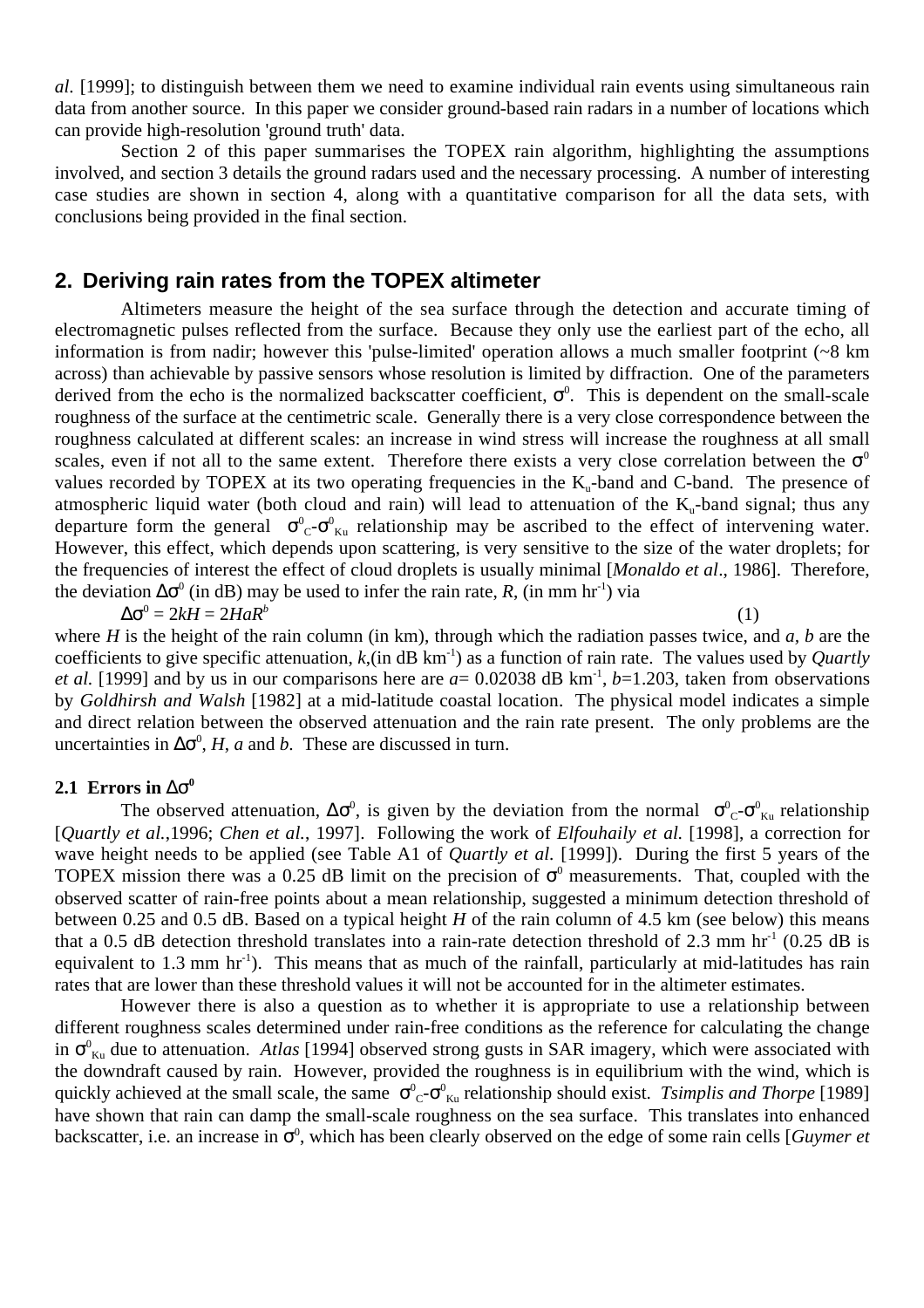*al.*, 1995; *Quartly et al.*, 1996]. It is likely that rain often affects the surface roughness in the midst of the rain events, but it is not clear whether the  $K_{n}$ -band signal is enhanced more than the C-band one.

## 2.2 Errors in  $H$

In our previous work [*Quartly et al.*, 1999] we have taken *H* to be the melting layer height (MLH), and assumed a value for that of 5 km. In this work where we are striving harder for a quantitative comparison we have used a value of 4.5 km throughout. This value agrees well with observations of tropical rain radar [*Thurai and Iguchi*, 2000], and is consistent with the typical height of the 0˚C isotherm based on surface waters of ~28<sup>°</sup>C. Clearly at higher latitudes, where the sea temperatures are cooler, the 0<sup>°</sup>C isotherm will lie at a lower level and will vary seasonally. Recent estimates of the melting layer height from the first 14 months of TRMM data concur [*Shin et al*., 2000]; they also note some interannual variation, with the melting layer being somewhat higher during periods of enhanced precipitation activity. Unfortunately the TRMM dataset does not provide estimates in the higher latitudes. However for individual storms the height of the rain column may lie well above the seasonal climatological value for the 0˚C isotherm. *Chiu and Chang* [2000] found a similar geographical pattern from analysis of SSM/I data. They determined *H* to be around 3.5 km at 50˚N and 50˚S, which was significantly higher than the height of the 0˚C isotherm in the climate model they examined. Thus in the comparisons shown here we have used *H*=4.5 km throughout, but note that a lower value (implying higher rain rates via Eq. 1) may be more appropriate in temperate climes. Note, as the total accumulation varies as  $H^{-1/b}$ , the effect of an alternative choice for the MLH is easily computed.

## **2.3 Uncertainties in** *a* **and** *b*

Strictly one should relate the rainfall rate to the differential attenuation between the  $K_{u}$ -band and  $C$ band, but as the effect at the lower frequency is an order of magnitude lower it has been ignored for now. However there is a debate as to which are the most appropriate constants to use. *Tournadre* [1998] uses *a*=0.0314, *b*=1.14, which values are taken from a modelling exercise by *Slack et al.* [1994]. The attenuation effect of rain depends upon the temperature of the rain and the drop size distribution (DSD). The observations of *Goldhirsh and Walsh* [1982] agree fairly well with modelling of the Marshall-Palmer (MP) DSD, but alternative DSDs, such at the "widespread" distribution of *Joss et al*. [1968] produce 12.5% less attenuation for a given rain rate [*Olsen et al.*, 1978]. TOPEX only detects rain rather than general precipitation, because at these frequencies attenuation by hail or snow is negligible. However melting ice particles can produce up to twice the attenuation of liquid particles [see *Gunn and East*, 1954], as the liquid shell surrounding a frozen particle is an extremely effective scatterer. Enhanced attenuation is also reported for wet snow [*Oguchi*, 1983]. Clearly the appropriate *k-R* relation may vary with location, season and stage of the storm.

In what follows we will attempt to untangle the various possible error sources detailed above. This will be done by examining individual rain events 'seen' simultaneously by TOPEX and by ground-based rain radars. Any differences between rainfall estimates should allows us to determine which of the above error sources are affecting the TOPEX measurements.

# **3. Ground validation datasets**

For a meaningful intercomparison of satellite and ground truth data they must be compared over the same area and at nearly the same time. As the TOPEX algorithm is only applicable over oceans, and then more than 10 km from the coast to avoid land entering into the altimeter footprint, the validation dataset is limited to other satellite data and ground-based rain radars whose range covers the TOPEX ground track at sea. In this paper we concentrate on the use of ground sites for validation. We obtained data from two tropical sources (both in the western to central Pacific) and two mid-latitude sources (both in the UK). Some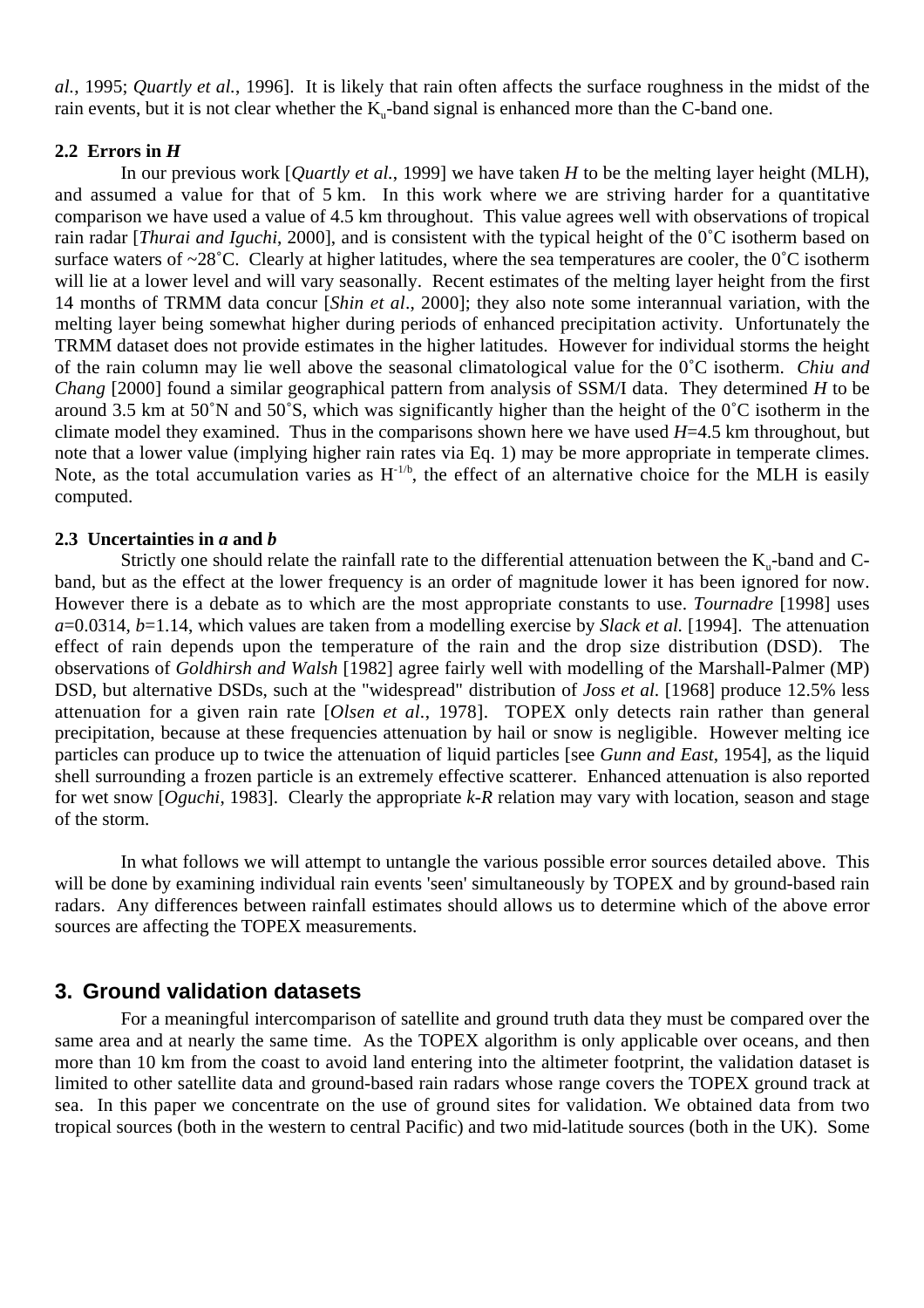simultaneous radar scans were scheduled on the Chilbolton radar (see section 3.4), but for other datasets we had to use available archived data that coincided within 10 minutes of a TOPEX pass.

## **3.1 TOGA-COARE**

During December 1992 to March 1993, two ships with calibrated rain radars were sited in the west Pacific (see Fig. 1), as part of the TOGA-COARE program's Intensive Flux Array (IFA). Data from these radar were collected every 10 minutes, with the radar values calibrated with respect to gauges in the Kapamiringi atoll. The dataset we used was a composite rain rate from the 2 radars regridded at 2 km by 2 km and provided to us by the University of Washington. Further details about the rain radars and their processing are given in *Short et al.* [1997] and *Rickenbach and Rutledge* [1998].

## **3.2 Kwajalein**

The meteorological radar station on Kwajalein, Republic of the Marshall Islands (see Fig. 2) has been upgraded as part of the ground validation campaign for TRMM. Consequently, easily obtainable data have only been available since 1997, although numerous operational issues caused intermittency in the first few years.

#### **3.3 British Isles**

In order to help with weather forecasting in the UK, there is a network of rain radars covering the British Isles and surrounding seas out to more than 100 km (Fig. 3). Scans have been taken every 15 or 30 minutes. We were granted access to the archived data, which are on a 5km by 5km grid.

#### **3.4 Chilbolton Advanced Meteorological Radar**

The Chilbolton Advanced Meteorological Radar (CAMR) is one of the most accurate rain radars available on account of its dual-frequency and dual-polarization capabilities [*Goddard et al*., 1994] It was used as part of a planned validation campaign to record rain rates at the predicted time of TOPEX's passes. Unfortunately its inland location does not give much clear coverage of TOPEX's tracks at sea (see Fig. 4) especially since intervening hills limit the azimuths for which viewing can be below the height of the melting layer. At the range of interest, the resolution of its data is 0.4 km. During the 3 years of this campaign only 6 incidents of rain were recorded at the time of a TOPEX overpass. All of these were below the TOPEX detection threshold.

## **3.5 Calculation of representative averages**

An important issue for almost all satellite sensor measurements is the handling of Non-Uniform Beam Filling (NUBF). This occurs whenever there is a non-linear relationship between what is actually being measured (in this case the attenuation) and what is being derived (rain-rate). Variations on a scale smaller than the satellite footprint produce a measurement error due to the fact that the average attenuation converted to rain-rate does not equal the average rain-rate.

In these comparisons, one may compensate for NUBF, insofar as the resolution of the ground-based datasets is greater than that of the TOPEX data. To do this, instead of averaging the rain-rates in a groundbased sample, these rain-rates were first converted to equivalent amounts of attenuation using Eq. 1, averaged and converted back to rain-rate. We use the term 'homologous average' to describe the resultant quantity. By using homologous averages in these comparisons, we can largely remove the measurement error due to NUBF, thus making the other sources of error easier to identify. The error due to NUBF is treated separately in the Appendix.

At low wave heights, the instantaneous footprint of the TOPEX altimeter is a disc  $\sim8$  km in diameter. Data are provided for 1-second averages, during which time TOPEX travels ~6 km, giving an effective footprint that is thus elongated in the along-track direction, with non-uniform weighting over the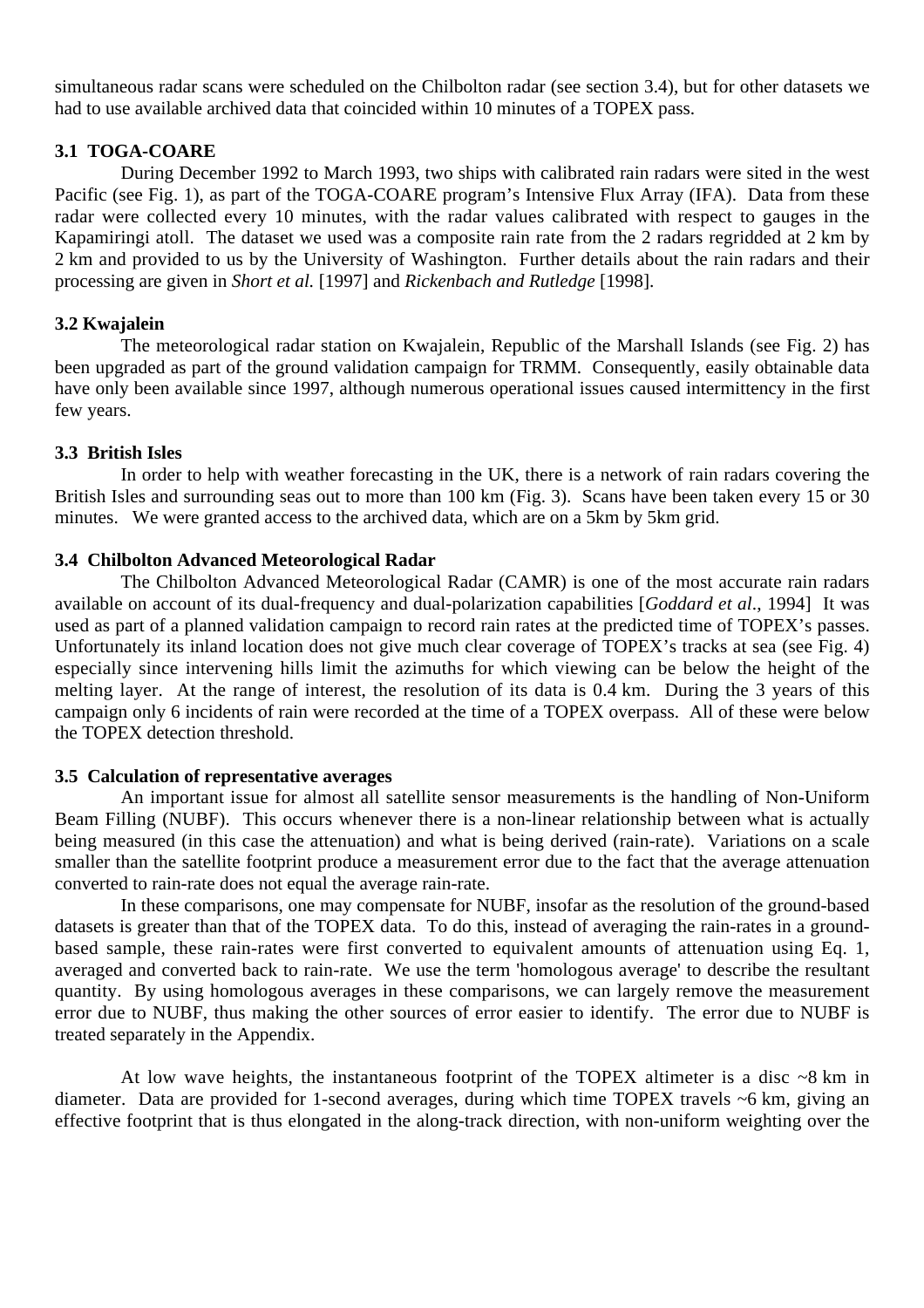observation interval. For the TOGA-COARE case, it is sufficient to approximate this footprint by calculating the homologous average over the thirteen 2km-by-2km squares illustrated in Fig.5.

For the dataset surrounding the British Isles, we simply used a weighted, homologous average of the proportion of each grid square within the nominal TOPEX footprint, as the resolution of the groundbased radar product was similar to that of TOPEX.

#### **3.6 Inherent errors in ground-based systems**

One problem in comparing rain rates from satellite- and ground-based radars is that they have been recorded in very different ways, and the ground-based data cannot be considered as absolute truth. All the ground-based radars use the reflectivity of the rain to infer rain rate, but that method is more sensitive to assumptions about the drop size distribution and temperature of the rain [*Slack et al*., 1994]. For example, for the TOGA-COARE data the inferred rain for a give reflectivity varies by a factor of 2 according to whether the rain system was classified as convective or stratiform. In a comparison between land-based radars and rain gauges, *Brandes et al*. [1999] noted that the relative bias of the radars could vary by more than a factor of two between storm events. *Ulbrich and Lee* [1999] also noted significant variation between rain radars and collection gauges, and ascribed the difference as due to uncertainties in both the radar calibrations and the choice of an appropriate rainfall-reflectivity relationship.

#### **3.7 Other effects**

It is possible that other effects influence the comparison. For example, the rain radars typically measure the rainfall at some level in the atmosphere (2km for the TOGA-COARE ones), while the altimeter measures the whole atmospheric column below it. It is not clear how to take account of vertical variations in the rainfall with the data available to us, but these might influence the comparison. If the rain is not falling vertically, due to wind effects, then at the edge of a rain event the altimeter may be underestimating the rainfall due to the assumption that the height of the rain cell is uniform. It will also 'see' a larger rain cell as the top of the cell will be displaced horizontally relative to where the rain hits the sea surface.

# **4. Results of Comparisons**

In this section we first discuss the results for the individual 'ground truth' datasets in turn, albeit that two of them are null comparisons. The case studies selected show some of the good and poor comparisons, illustrating the circumstances under which the TOPEX-derived rain values may be less trustworthy.

## **4.1 Comparisons with TOGA-COARE**

The shipborne rain radars were in operation for approximately 13 weeks, with 2 TOPEX tracks crossing the region every 10 days. However of the 18 instances when both TOPEX and the rain radars were working, 11 of them showed no appreciable rain in either dataset. Of the others, 4 passes had intense rain in both datasets and 3 showed only 'rain' in the TOPEX values. One of the good comparisons is illustrated in Fig. 6.

The background value for  $\sigma_{\kappa u}^{0}$  is around 10 dB, which implies a wind speed of around 12.2 m s<sup>-1</sup>. The  $\sigma_{\kappa u}^0$  shows a steep drop at 3.0°S with the derived attenuation of 7.4 dB implying an areal average rain rate of 22 mm  $h^{-1}$  (Fig. 6c). The rain rates from the shipborne radar (degraded to the same spatial resolution as TOPEX, as discussed in section 3.5) show the same shape profile and of similar magnitude (peaking at 16 mm  $h^{-1}$ ) but displaced by about 6 km along track.

The discrepancy in position is not believed to be in the ground data, as the subsequent radar scan showed little movement of the features, and there is no reason for the ship's positioning to have a large bias. Neither can obliquely-falling rain explain this mismatch, since TOPEX measurements are an average over the rain column (assumed 0 to 4.5 km) and the ship radar values are those for 2 km above sea level. Examination of the altimeter waveform data (not shown here) shows that as the intense rain affects the shape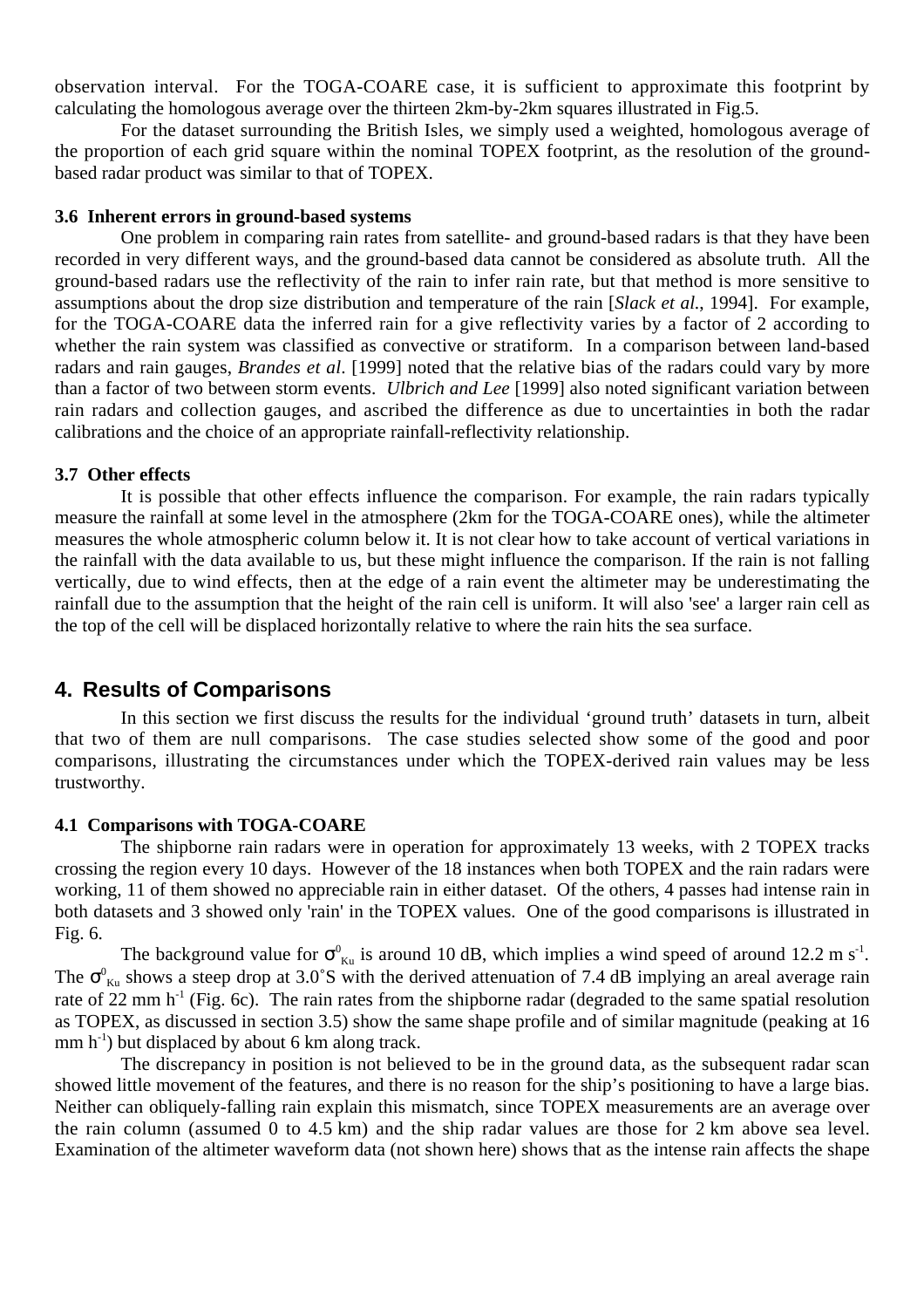of the returned radar pulse, the positioning of the tracker window is affected, leading to complications in the interpretation of the  $\sigma^0$  data. This particular incident can be resolved by recalculating the  $\sigma^0$  values for the section using retracked waveform data, but such is not an easy option for many users of altimeter data, owing to the size and complexity of the waveform dataset.

A further point to be noted from Fig. 6c is that although some of the rain rate values lie below the TOPEX detection threshold, there is nevertheless similarity in behaviour between the ground-based radar and TOPEX profiles in shape, if not in absolute value. This behaviour also occurs in other comparisons (see, for example, Fig. 8c below). This suggests that the detection threshold of 0.5 dB chosen by *Quartly et al.* [1999] may be too high (but it is difficult from these limited results to deduce what a better threshold might be).

A poorer comparison is shown in Fig. 7. The background level of  $\sigma^0$  is ~13 dB (equivalent to a wind speed of 3 ms<sup>-1</sup>), but for the region between 4.0 $^{\circ}$  and 4.5 $^{\circ}$ S both K<sub>u</sub>- and C-band values are increased. As the changes in  $\sigma^0$  do not coincide exactly, the implied attenuation shows extremes of both signs; only the negative values can be interpreted as rain rates. These anomalous increases in  $\sigma^0$  may be due to a surface slick or very calm conditions. It is interesting that the shipborne radar indicates rain to be present at 4.2˚S i.e. where the  $\Delta\sigma^0$  values are positive rather than negative. Thus although both measurements show similar width events (Fig. 7c), the 'detection' by TOPEX may be fortuitously due to attendant calm winds; a simple quantitative comparison shows no correlation between them.

There were also three TOPEX transects which indicated rain when there was no signal in the rain radar data. All these cases correspond to high background values of  $\sigma^0$ . In such circumstances there is found to be a much higher spread of values about the mean  $\sigma_{c}^{0} - \sigma_{\kappa u}^{0}$  relationship [*Quartly et al.*, 1996; *Tournadre and Morland*, 1997], and thus spurious large values of ∆σ<sup>0</sup> of both signs are more common. At low wind speeds the correlation length of wind variations is much shorter and thus there may be independent 'patches' within the altimetric footprint. The average of the backscatter values for the different patches can be significantly different from that when all patches have the same (average) wind speed. This explains the large scatter in the simultaneous observations of  $\sigma^0$  and wind speed in calm conditions [*Carswell et al.*, 1999], and similarly the greater scatter in  $\sigma_{C}^{0}$ - $\sigma_{K_{u}}^{0}$  relationship in that regime.

#### **4.2 Comparisons with Kwajalein**

The Kwajalein radar has not been in continuous use. In the time since its commissioning in 1997 it has only been performing scans near the time of nine TOPEX overpasses. All those showed no detection of rain by the Kwajalein radar. For about half the passes TOPEX did show significant negative values of  $\Delta\sigma^0$ , but these all lay at the location of Namu (see Fig. 2), and it is conjectured that this intermittent effect is due to the tides sometimes exposing the northwestern edge of this island. With these incidents discounted, both TOPEX and Kwajalein records concur. However this result is merely a null comparison showing that TOPEX does not produce any spurious detections of rain here.

#### **4.3 Comparisons with UK rain radar**

From our satellite records we selected 34 cases where TOPEX showed a significant drop in  $\Delta \sigma^0$ within the coverage of the rain radars, and obtained the 'ground truth' data for these cases. Of these 19 showed rain in the validation dataset, with Fig. 8 being a good example showing not only that TOPEX is detecting rain in the same places as the ground-based radar, but the recovered length scales and intensities are very similar. However, of the other comparisons, some showed much higher intensities for TOPEX than the ground system, and others *vice versa*.

Figure 9 shows one of the poor comparisons, where the ground radar shows no rain. It is noted that once again the spurious detections of rain by TOPEX ( $\Delta\sigma^0$  dropping below -0.5 dB) are associated with low winds (high  $\sigma^0$ ), where the returned values of  $\sigma^0$  are changing sharply along track. For this dataset, false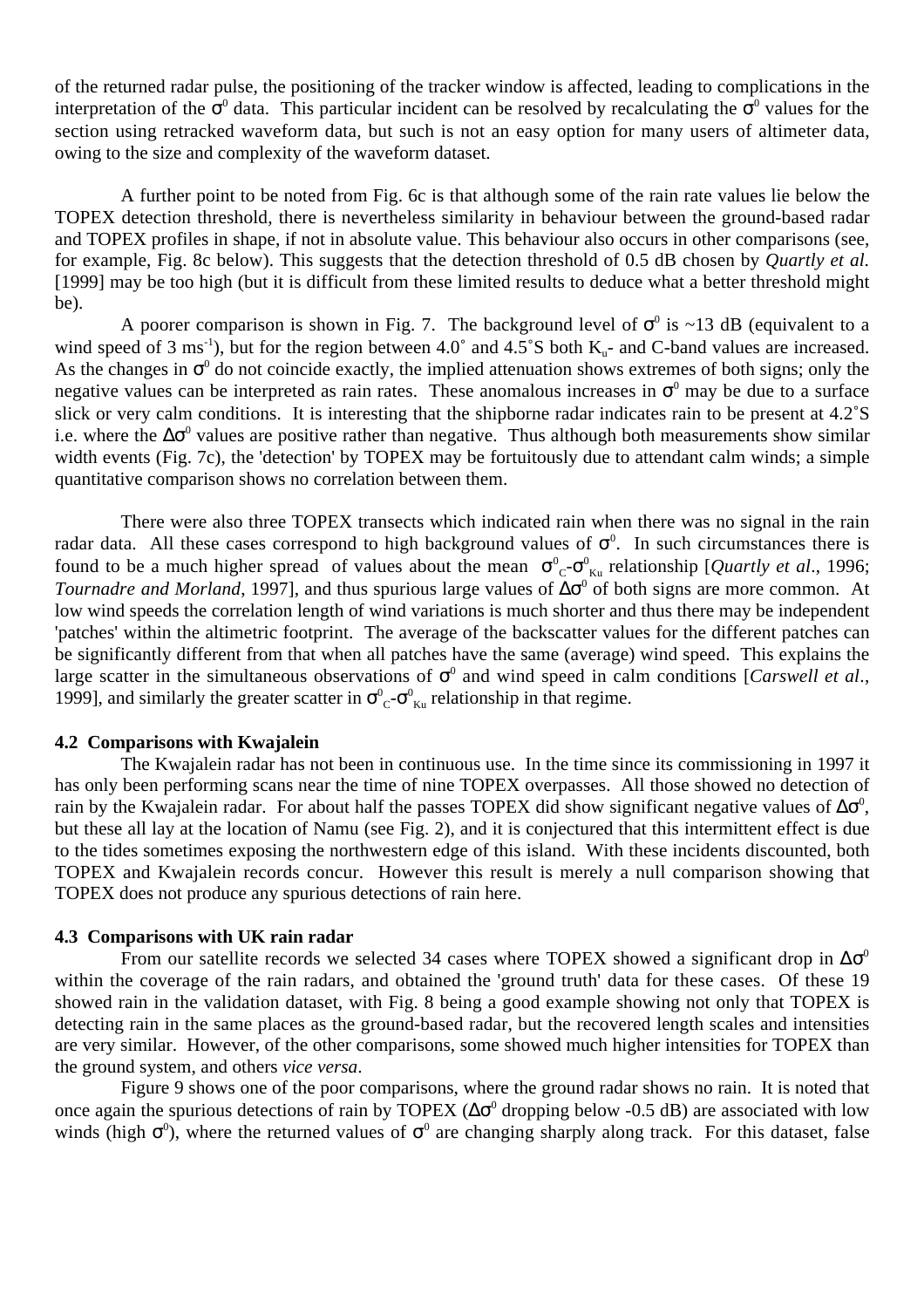detections only occurred for background  $\sigma^0$  values above 14 dB (wind speeds less than 1.5 ms<sup>-1</sup>). Examination of all cases also reveals a few spurious detections at high wind speed (greater than 20 ms<sup>-1</sup>), where again the  $\sigma_{c}^{0}$ - $\sigma_{\kappa u}^{0}$  relationship shows more scatter.

# **5. Developing an accurate climatology**

In this section we discuss the two key issues affecting the accuracy of a TOPEX-derived rainfall climatology; these are, first, the quantitative inference of rain rate from the attenuation caused by a genuine rain event, and, second, the minimization of the number of false detections of rain.

#### **5.1 Quantitative comparison**

Figure 10 shows a summary of the simultaneous rain observations by TOPEX and the TOGA-COARE and UK rain radar systems. Despite the good recovery of rain profile information in some cases (e.g. Figs. 6 and 8) and the use of a  $\sigma^0$  threshold to throw out spurious TOPEX values (as discussed in sections 4.1 and 4.3), there is a great deal of scatter about the mean relationship. The case illustrated in Fig. 6 has the highest rain rate of any of the comparisons in that region; the mismatch in location thus has a particularly pronounced effect on Fig. 10a, giving rise to points both significantly above and below the mean line. Although many of the examples in the UK coastal region show that TOPEX has recovered the spatial structure of variations (as in Fig. 8), in some cases TOPEX underestimates the magnitudes for the whole profile and in others it overestimates. The temporal variation in *H* (melting layer height) could be a key factor: when *H* is lower than normal, the attenuation (for a given rain rate) will be reduced and TOPEX will return underestimates of the rain rate. The use of a monthly climatology of *H* could improve the accuracy of TOPEX rain rates, although this is poorly determined in high latitudes and *Wilheit et al*. [1991] noted that in thunderstorms precipitation may be in the liquid phase well above the climatological height of the melting layer. However, also at issue is the reliability of the land-based radars, as discussed in section 3.6.

The quantitative comparisons shown in Figure 10 do exhibit a lot of scatter, but this is typical for remote-sensing of precipitation. *Brandes et al.* [1999] have shown that results from a pair of horizontal weather radars can have a mismatch of ~10% when observing the same rain event. Here we are comparing two measurements that have different sensitivity to drop size distribution — reflectivity from a horizontallooking radar and attenuation observed by a vertical-looking system — thus the degree of scatter will be expected to be greater.

The large apparent bias between the TOPEX and TOGA radars (Fig. 10a) is initially a little surprising. A possible cause is errors in classification within the ground-based radar data, since for a given reflectivity the inferred convective rainfall is only half that inferred assuming stratiform rain [see *Short et al*., 1997]. For example, for TOPEX cycle 7 pass 86 (not shown) there is a good match-up in location and structure of the rain band with that shown in the TOGA radar data, only the latter are only 35% of the magnitude of the former. A further adjustment *could* be achieved by changing the values of the parameters *a* and *b* used here (0.02038, 1.203) for those adopted by *Tournadre* [1998; 0.0314, 1.14]. Over the range of  $\Delta\sigma^0$  from 0.5 to 5 dB the values used by Tournadre give rain rates that are 20-28% smaller (assuming a value for *H* of 4.5 km).

However another aspect is the stability?? of the calibration of the shipborne radars. In a study comparing the TOGA radar data with a large number of passive microwave and infra-red/visible algorithms, *Ebert and Manton* [1998] found that the majority of the satellite algorithms inferred rain rates significantly greater than those from the shipborne radar, with several overestimating by more than a factor of two, Given that none of these other satellite algorithms involved active microwave sensing, there is no reason to assume that the ground data are 'absolute truth' and that all the satellite estimates are biased high.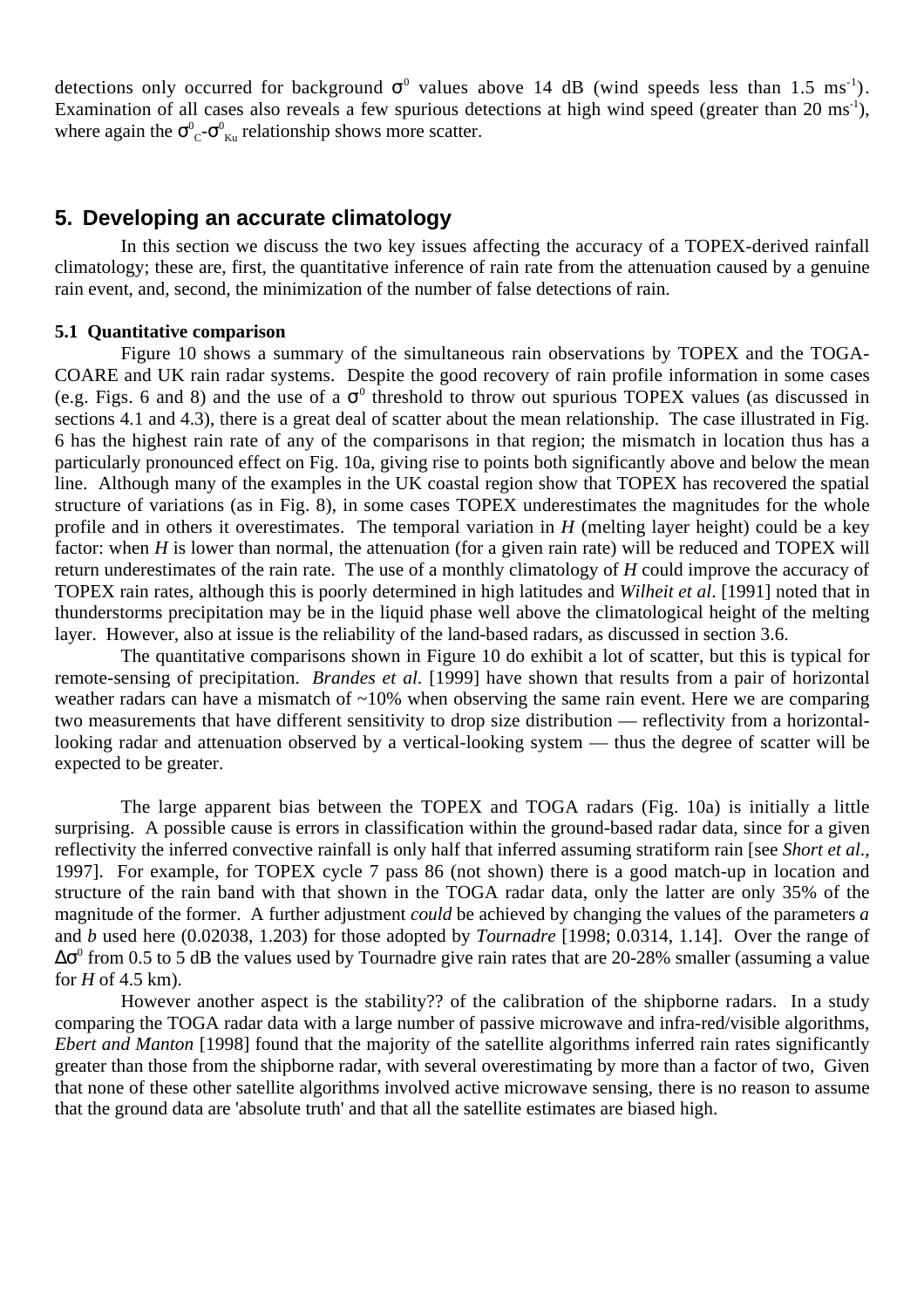The similar magnitudes noted in the TOPEX comparison with the UK coastal radar network (Fig. 10b) are unexpected in that the value of *H* used was significantly above the climatological average for that location, which should have caused an underestimation of the rainfall by TOPEX. Again individual TOPEX passes show a good recovery of the spatial structure of rain, but with some passes apparently biased high and some low, leading to a lot of scatter. This is probably caused by both variations in the height of the rain column (which can be different to the climatological value of *H*), and to changes in calibration of the ground-based radars (as the network involves a large number of sites, and the comparison has been with data spanning a number of years).

However, when considered over several years, the UK rain radar data are unlikely to be biased. They are frequently calibrated with respect to measurements from collection gauges, albeit only over land. However the data we have used for validation were principally from close to the operating range of these radars, so errors in their propagation model *could* mean that this validation dataset underestimates the rain.

## **5.2 Improving the reliability of TOPEX's rain flagging**

Many of the individual case studies (e.g. Figs, 6 and 8) have demonstrated that not only is the TOPEX altimeter *sensitive* to rain, but that it can give reasonable quantitative results, revealing rainfall structure at a scale of 6 km along track. *Tournadre* [1998] and *Quartly* [1998] have suggested that a slightly better resolution may be achieved with the more detailed altimeter waveform data. However there are a number of other cases, where the results from a simple TOPEX analysis are not reflected in the ground-truth data (cf. Fig. 9). These are typically in regions where the background values of  $\sigma_{c}^{0}$  and  $\sigma_{\kappa u}^{0}$  are already quite high. These anomalous detections of rain appear to be due to a change from the simple  $\sigma_{\kappa u}^0$ - $\sigma_{\kappa c}^0$ relationship for dry conditions. *Elfouhaily et al.* [1998] noted that in low winds the mean  $\sigma_{\kappa u}^0$ - $\sigma_{\rm c}^0$  curve varied with wave height (or in effect with sea state development); however we have used the adjustments of *Quartly et al*. [1999] to compensate for the mean effect of wave height. *Carswell et al*. [1999] pointed out that the spatial scales of fractional change in wind are much smaller in low-wind conditions. As the backscatter is a non-linear function of wind speed, altimeter footprints with the same *mean* wind speed can have different values for mean reflectivity i.e.  $\sigma^0$ . For the quantitative comparisons of rain rate from TOPEX and ground-based radars, we used a  $\sigma^0$  threshold to remove all such false detections. However use of such a criterion in the production of global climatologies will reduce coverage substantially in many regions. [ For example, for the equatorial band 10˚S to 10˚N around 10% of observations correspond to an unattenuated  $\sigma_{\text{Ku}}^0$  greater than 14 dB (wind speed less than 1.5 ms<sup>-1</sup>). ] There are various manners in which one can amend the TOPEX rain detection algorithm, each with their own drawbacks.

i) Ignore all significant  $\Delta \sigma^0$  levels where the background  $\sigma^0_{\kappa u}$  exceeds some threshold, say 14 dB. This, however, eliminates any detection of rain in low wind regimes, which are common in the tropics.

ii) Set a  $\Delta \sigma^0$  threshold that is a function of  $\sigma^0$ , such as a number of standard deviations away from the mean. This is equivalent to setting the proportion of time raining to a constant for any wind speed condition, and would not be sufficient to discard the spurious 'rain detection' shown in Fig. 8.

iii) Require the candidate event also to pass some low threshold on atmospheric liquid water path (LWP), as detected by the on-board microwave radiometer. This runs contrary to the ethos of an altimeter-only detection, and could be biased against small intense events that only occupy a tiny portion of the broad microwave footprint.

In the light of many case studies, the most practicable amendment appears to be to combine the altimetric test with coincident passive microwave detection, as advocated by *Tournadre and Morland* [1997]. Although the incorporation of data from the 40 km footprint TMR would appear to bias against the detection of small events, *Tournadre et al*. [2000] showed through simulation that the adoption of a low threshold (liquid water path to exceed 0.2 mm) would suffice for the detection of rain cells larger than 5 km in diameter, without giving erroneous detections of rain.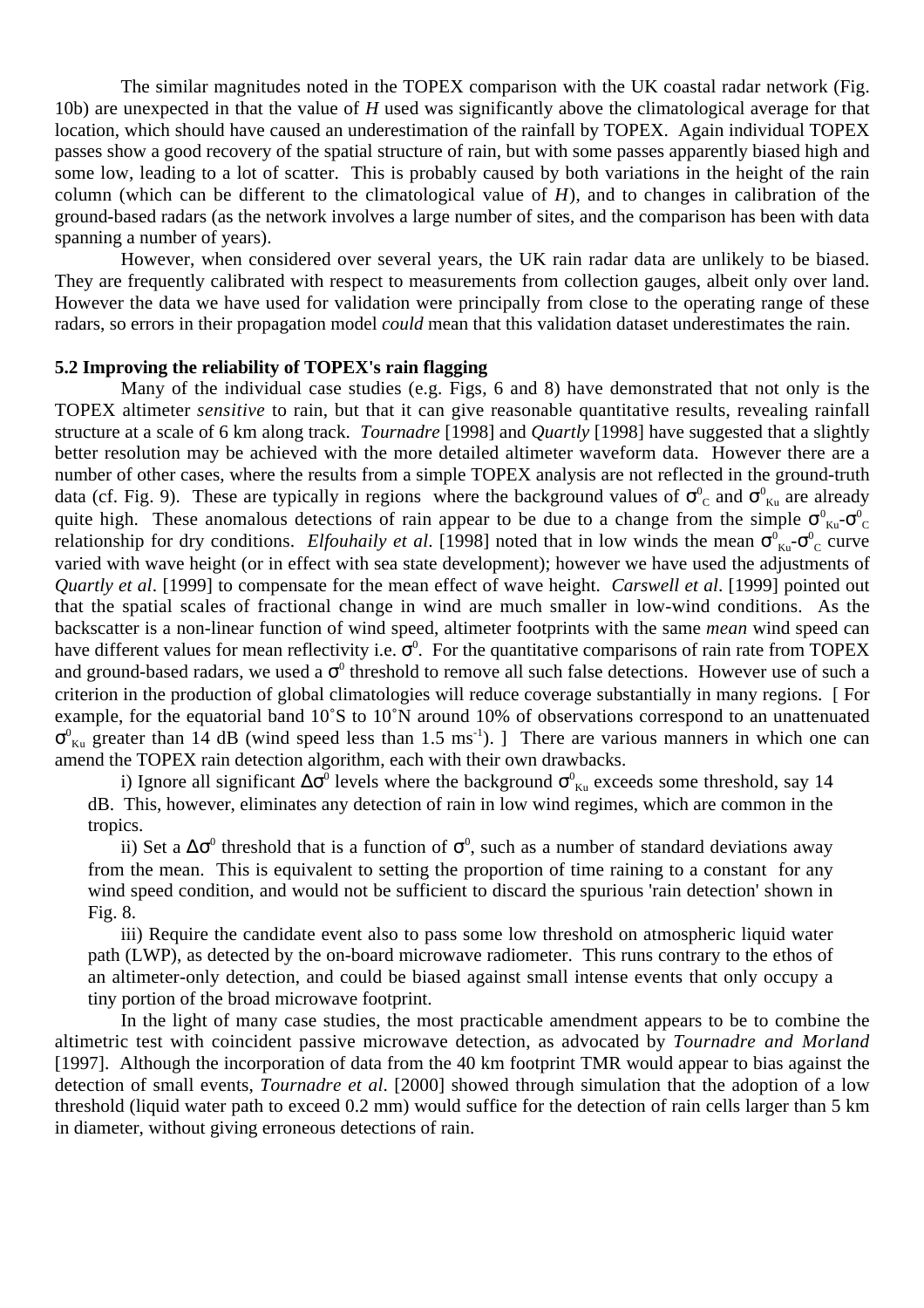Our findings here complement the work of *Cailliau and Zlotnicki* [2000], who used the SSM/I as their validation dataset. They found a number of 'false' detections of rain by TOPEX, even after the incorporation of the additional test on LWP. However, in many cases it could have been that TOPEX was responding to a narrow rain cell not observable in the coarse SSM/I dataset. They did not attempt to assess rain rates derived from TOPEX data.

## **5.3 Discussion of errors and comparison of climatologies**

There are a large number of errors that cause the scatter in observations shown in Fig. 10. For the first half of the TOPEX mission,  $\sigma^0$  measurements were recorded to a precision of 0.25 dB; this leads to an r.m.s. error in each of 0.25/ $\sqrt{3}$  dB, giving a combined error in the determination of  $\Delta \sigma^0$  of about 0.2 dB. It is also possible that local changes in the  $\sigma^0{}_C$ - $\sigma^0{}_{Ku}$  relationship caused by differing sea state development and wave damping by rain may lead to errors of similar magnitude, although there are no reliable *in situ* measurements to confirm these effects.

The initial impetus for this study was the observations by *Quartly et al*. [1999] and *McMillan* [2000] that the zonal mean rain rate from TOPEX was less than those from the GPCP (Global Precipitation Climatology Project) multi-satellite dataset and the SOC version of COADS (Comprehensive Ocean-Atmosphere Data Set). In the tropics the TOPEX estimate was ~30% less than the others, and at higher latitudes the underestimation by TOPEX was more pronounced. So what insight has the current study given into this discrepancy?

Given the uncertain calibration of the TOGA-COARE radars, it is difficult be sure that TOPEX's instantaneous observations are biased high. From our analysis in the appendix, we note that allowance for NUBF (non-uniform beamfilling) would add of order 30% to the rain rates perceived by TOPEX. Analysis of the TOGA-COARE radars also suggests multiplication by another factor of 1.3 to allow for the proportion of rainfall that occurs at low rain rates (less than the altimeter detection limit of 2.1 mm hr<sup>-1</sup>). [Note, if one were to decide that the rain rates in the TOGA-COARE dataset should be increased by a factor of, say, two, then the 'drizzle fraction' would be markedly less. ] Offsetting these two causes for an increase in the TOPEX climatology, is the observation that the simple altimeter-only scheme used in the climatology of *Quartly et al*. [1999] inadvertently flags many points that are actually free from rain. Assuming the factors for NUBF, drizzle fraction and false-flagging determined from this specific site can be extended to the whole of the tropics, then the net change to the TOPEX climatology is close to a factor of one! Note, in general, the undetected rain cannot be 'cancelled out' by false detections of rain, since the latter will occur predominantly in regions of light winds rather than light rain. Thus it is also important that the number of spurious detections is minimized by using the extra information from the on-board microwave radiometer.

Thus from the work of *Quartly et al*. [1999] we still find that the TOPEX climatology gives a peak rain rate in the latitudinal section at 4°N of 150 mm month<sup>-1</sup>, as opposed to GPCP's value of 200 mm month<sup>-1</sup> <sup>1</sup>. However, *Kummerow et al.* [2000] show that TRMM now puts this value in the range of 120 month<sup>-1</sup> for the Precipitation Radar to 180 month<sup>-1</sup> for the TRMM Microwave Imager, nicely bracketing our value for TOPEX.

It is harder to explain our results for high latitudes. Clearly an appropriate choice for the height of the rain column is important; if the actual height of the rain column in only half of the value assumed in the processing, then the derived rain rate will be 44% less than the correct one. One possibility is to use a climatology of melting layer height (MLH); however that can be close to sea level at high latitudes, whereas there may be liquid water in the clouds well above this climatological height. Alternatively, one may attempt to derive the current MLH from passive microwave data [*Wilheit et al*., 2000]. *Chiu and Chang* [2000] suggest a value of 3.5 km for 50°N; this would make only a moderate improvement to the low values obtained at high latitudes in the TOPEX climatology. If a lower height still were invoked, then a large bias would be present in the comparison with the UK coastal radar. However, the NUBF, drizzle fraction and false-flagging factors need not be the same in high latitudes as in the tropics. In particular the drizzle fraction would be expected to be larger in a region with lower average rainfall. In short, although the TOPEX climatology can be adjusted to minimise false-flagging and have an approximately correct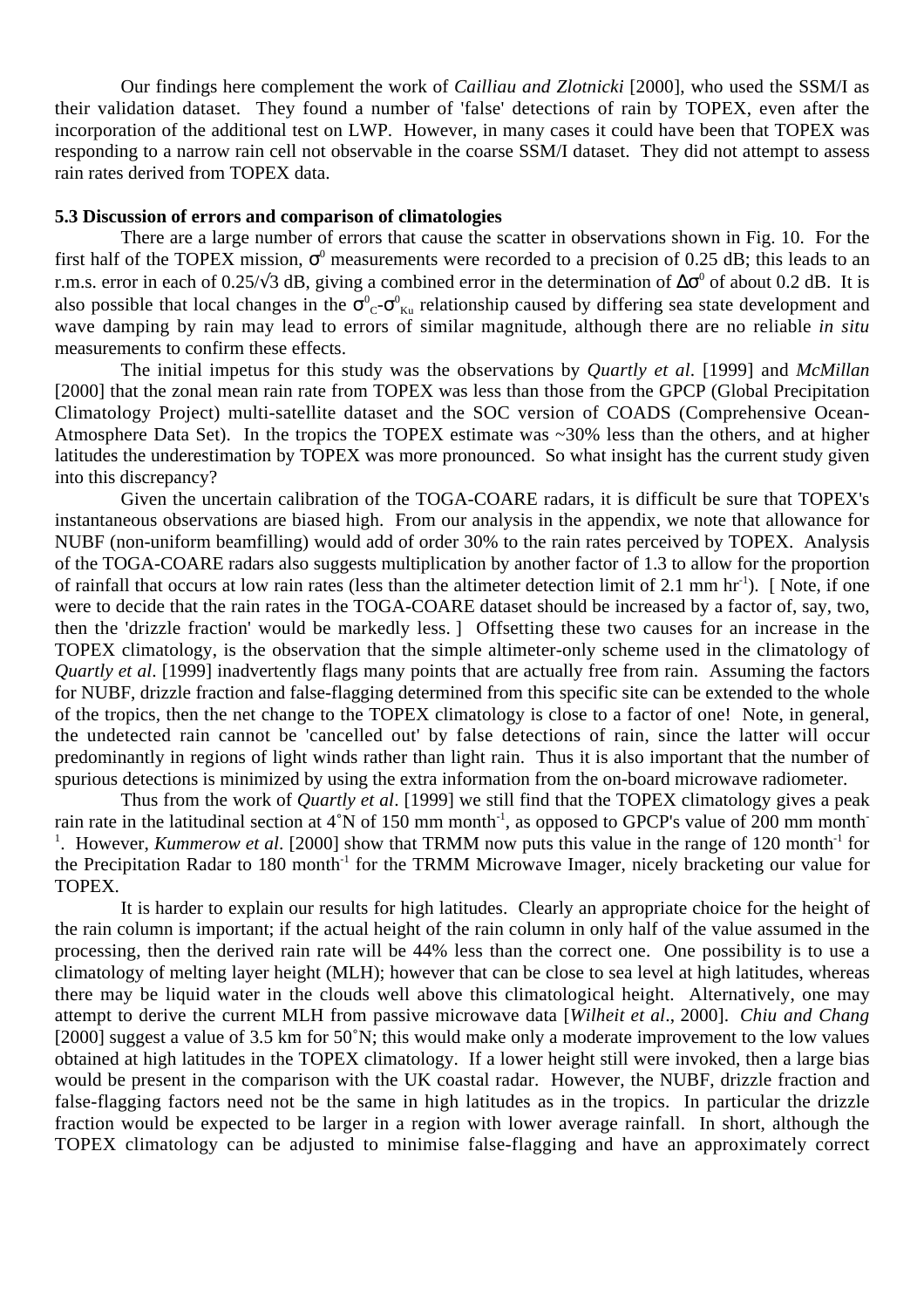prescription for MLH, there are still a number of factors unobtainable from TOPEX data that affect the derivation of a TOPEX climatology, and these will vary to some extent on a regional basis and possibly with season.

There is also some debate as to the most appropriate values to use for the constants *a* and *b* in Eq. 1. The values advocated by *Tournadre* [1998] give rain rates approximately 25% less than the values used here. It was hoped that the individual point comparisons detailed here would help address this error. However, the uncertainties in the ground-based radar's rain rates preclude any definite conclusions on this matter.

In this paper we have undertaken the challenging task of validating our rain estimates in two very different climes — a task often avoided by many. In summary, it is not clear how one balances the apparent good comparisons of instantaneous measurements in high latitudes with the apparent underestimate in the GPCP climatology for that region. Unfortunately, TRMM does not measure as mid-latitudes so its data cannot help resolve this problem.

## **6. Summary**

This paper has made use of a number of ground-based radars, both in the tropics and at midlatitudes, to validate TOPEX's measurements of rain rate. The infrequency of rain, coupled with TOPEX's only occasional passes across a site meant that 2 of the 4 sites provided no simultaneous observations of rain. However the long periods of frequent scans by the TOGA-COARE and UK rain radar systems have provided many records within a few minutes of a TOPEX pass.

When the ground radars showed significant rain this was usually picked up by TOPEX. However in low wind conditions the simple  $\Delta\sigma^0$  algorithm for the satellite also produced many 'false positives' i.e. spurious detections of rain. The incorporation of an additional passive microwave test is recommended in order to minimize this problem.

Quantitative estimates in the tropics appear high, whereas the TOPEX estimates of rain in midlatitudes seem unbiased. However absolute magnitudes are difficult to verify as there may be significant errors in the 'ground-truth' data (due to the choice of rainfall-reflectivity relationship and changes in radar constants with time**)** and a variety of difficult to account for factors that affect the TOPEX estimates. We are presently investigating the possibility of using TRMM (a satellite dedicated to the measurement of precipitation) as a possible 'ground truth' dataset. It should enable validation over a wider range of conditions, albeit limited to a narrow latitudinal band. However, it should be noted that the validation of TRMM data is, in itself, an as yet far from solved problem [*Kummerow et al*., 2000].

The main conclusion of this study is that the TOPEX climatology could be improved by corrections for NUBF, MLH and 'drizzle fraction', but these factors are not well known. As the inferred rainfall scales in a simple fashion with the assumed MLH (see Eq. 1), such a correction can easily be applied to the TOPEX climatology (*Quartly et al*., 1999). The incorporation of the passive microwave test and a spatially-varying MLH will still leave TOPEX returning an underestimate of the total rainfall. Thus some correction for NUBF and undetected drizzle will also be required. Our studies in the TOGA-COARE region suggest a combined factor of about 1.7, but how much this varies regionally or seasonally is not clear.

A further conclusion to be drawn from the results presented here is that validation of spaceborne rain measurements against ground-based data only from the tropics, as is often done, does not give a complete picture. Our mid-latitude validation data have pointed up the difficulties of reconciling groundbased and satellite measurements across a range of rainfall conditions and situations.

The altimeter's sparse spatial coverage precludes its use by itself for daily maps of rainfall; however when gridded at an appropriate scale it can provide a useful climatology for seasonal and interannual studies [*Quartly et al*., 1999, 2000]. One key advantage it has over other datasets, is the inclusion of simultaneous wind and wave data, allowing a multi-parameter investigation of storms. TOPEX provides credible alongtrack rain distributions at a much better resolution than passive microwave systems (6 km as opposed to ~40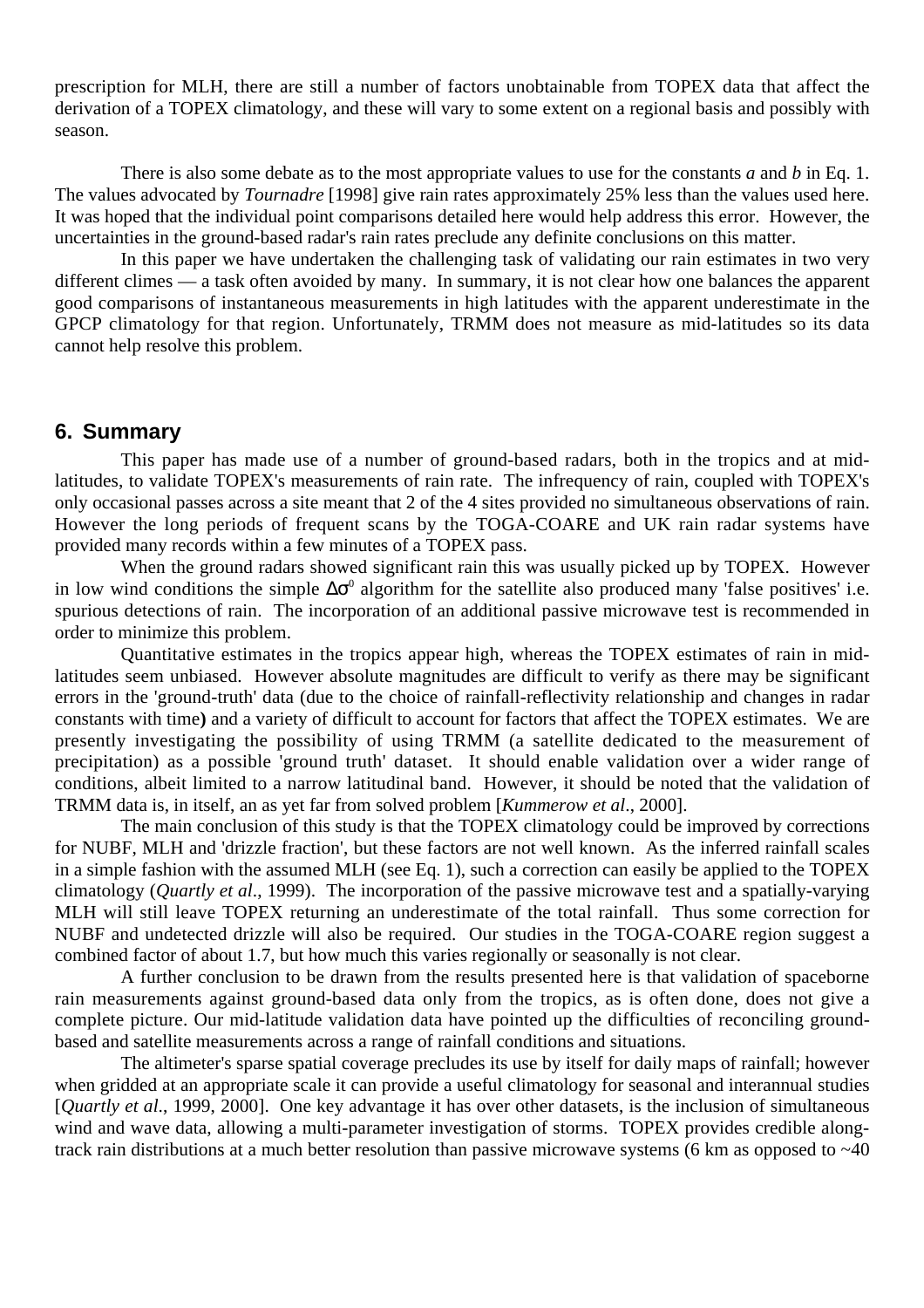km), allowing some investigation of the typical spatial extent of rainfall. This latter ability has recently been superseded by the Precipitation Radar on TRMM, albeit only for the 35˚S to 35˚N confines of its orbit.

# **Appendix: Effect of non-uniform beamfilling for TOGA-COARE region**

In our comparison with the TOGA-COARE dataset, we averaged the finer resolution ship radar in a manner commensurate with its expected effect on the TOPEX radar altimeter (see section 2.3). Although appropriate for this validation, this usually gives a lower value then the simple arithmetic average. A comparison of these two measures gives us an estimate of the bias due to non-uniform beamfilling (NUBF).

To determine this, we consider a TOPEX-size footprint (see Fig. 5) placed in all possible locations in all the scenes we have, and calculate the average rain rate by the two methods. For moderate or heavy rain rates, the method used to give the value TOPEX should observe is always less than the true rain rate. Figure A1 shows this underestimation as a function of rain rate. Below a rain rate of 15 mm  $\text{hr}^1$  there appears to be a simple relationship between the true rain rate and the underestimation by using a mean homologous to the TOPEX observation. This tight relationship could be used for an inversion from the homologous measurement to the true value. However no such simple correction is applicable above 15 mm hr<sup>-1</sup>, as then the actual NUBF effect for individual footprints has a wide range of values, corresponding to a wide variety of structures being present from sharp rain bands giving a significant underestimation to large homogeneous structures for which the two definitions of the mean agree. A simple bulk correction for the whole data range is that the true average is around 30% higher than that directly measured by TOPEX.

Therefore, for at least this location in the tropics, TOPEX-derived climatologies should be increased by 30% to allow for the effect of NUBF. However it is not clear what the appropriate correction is for other climatic regions, for example the mid- and high-latitudes where stratiform rain is more common than convective cells.

# **Acknowledgements**

The TOPEX data used were the merged GDRs provided on CD by AVISO Altimetrie. We are grateful to all the people who helped us with access to data from the ground-based radars and advice on their use, specifically Paul Kucera (TOGA-COARE), David Marks (Kwajalein), Peter Panagi, Ed Dicks and Keith Browning (UK rain radar), and Charles Kilburn, Carron Wilson, Darcy Ladd and Merhala Thurai (CAMR).

# **References**

- Atlas, D., Footprints of storms on the sea: A view from spaceborne synthetic aperture radar. *J. Geophys. Res*, 99, 7961-7969, 1994.
- Brandes, E. A., J. Vivekanandan, and J. W. Wilson., A comparison of radar reflectivity estimates of rainfall from collocated radars, *J. Atmos. Oceanic Technol.*, 16, 1264-1272, 1999.
- Cailliau, D. and V. Zlotnicki, Precipitation detection by the TOPEX/Poseidon dual frequency radar altimeter, TOPEX Microwave Radiometer, Special Sensor Microwave/Imager and climatological shipboard reports. *IEEE Trans. Geosci. Rem. Sens.*, 38, 205-213, 2000.
- Carswell, J. R., W. J. Donnelly, R. E. McIntosh, M. A. Donelan, and D. C. Vandemark, Analysis of C and Ku band ocean backscatter measurements under low wind conditions. *J. Geophys. Res*, 104, 20 687-20 701, 1999.
- Chen, G., B. Chapron, J. Tournadre, K. Katsaros, and D. Vandemark, Global oceanic precipitation: A joint view by TOPEX and the TOPEX microwave radiometer. *J. Geophys. Res.*, 102, 10 457-10 471, 1997.
- Chiu, L.S., and A.T.C. Chang., Oceanic rain column height derived from SSM/I. *J. Climate*, 13, 4125-4136, 2000.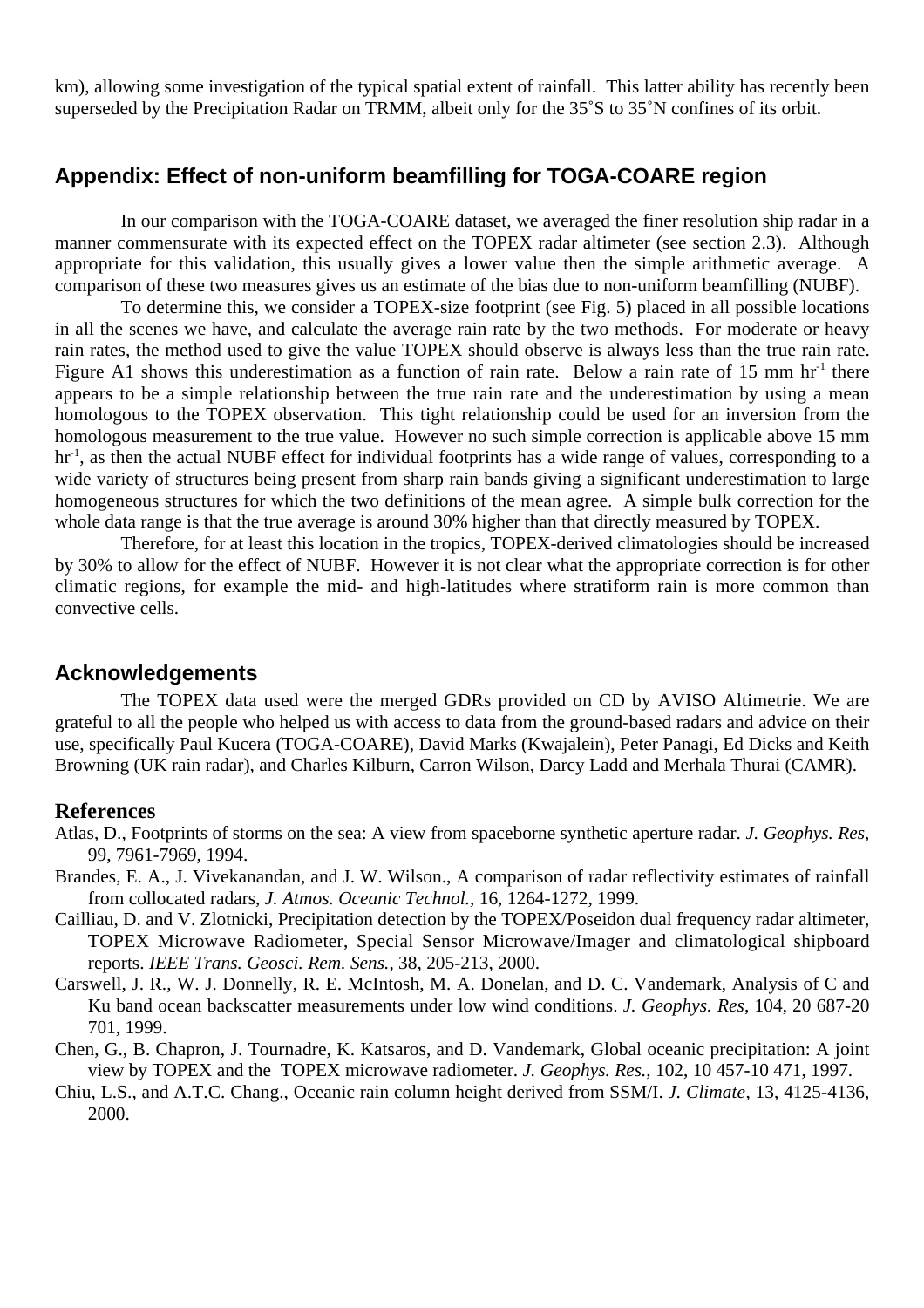- Ebert E. E. and M. J. Manton, Performance of satellite rainfall estimation algorithms during TOGA COARE. *J. Atmos. Sci.*, 55, 1537-1557, 1998.
- Elfouhaily T., D. Vandemark, J. Gourrion, and B. Chapron, Estimation of wind stress using dual-frequency TOPEX data. *J. Geophys. Res.*, 103, 25 101-25 108, 1998.
- Goddard, J. W. F., J. D. Eastment, and M. Thurai, The Chilbolton Advanced Meteorological Radar: A tool for multidisciplinary research. *Electronic and Commun. Eng. Journal*, April 1994, 77-86, 1994.
- Goldhirsh, J. and E. J. Walsh, Rain measurements from space using a modified Seasat-type radar altimeter. *IEEE Trans. Antennas Propag.*, 30, 726-733, 1982.
- Gunn, K. L. S. and T. W. R. East, The microwave properties of precipitation particles. *Quarterly J. Roy. Met. Soc*., 80, 522-545, 1954.
- Guymer, T. H., G. D. Quartly, and M. A. Srokosz, The effects of rain on ERS-1 radar altimeter data. *J. Atmos. Oceanic Technol.*, 12, 1229-1247, 1995.
- Huffman, G. J., R. F. Adler, P. Arkin, A. Chang, R. Ferraro, A. Gruber, J. Janowiak, A. McNab, B. Rudolf, and U. Schneider, The Global Precipitation Climatology Project (GPCP) combined precipitation dataset. *Bull. Am. Meteorol. Soc*., 78, 5-20, 1997.
- Joss, J., J. C. Thams, and A. Waldvogel, The variation of raindrop size distributions at Lacarno. *Proc. .International Conference Cloud Physics*, 369-373, 1968.
- Kummerow, C., J. Simpson, O. Thiele, W. Barnes, A. T. C. Chang, and co-authors, 2000: The status of the Tropical Rainfall Measuring Mission (TRMM) after two years in orbit. *J. Appl. Meteorol.*, 39, 1965- 1982.
- McMillan, A., Sensing sea-rain from space: A comparison of rain-rates derived from Topex satellite altimeter with those from ground-based radar, M. Phys. dissert., U. of Surrey, Guildford, UK, 2000.
- Monaldo, F. M., J. Goldhirsh, and E. J. Walsh, Altimeter height measurement error introduced by the presence of variable cloud and rain attenuation. *J. Geophys. Res.*, 91, 2345-2350, 1986.
- Oguchi, T., Electromagnetic wave propagation and scattering in rain and other hydrometeors. *Proc. IEEE*, 71, 1029-1078, 1983.
- Olsen, R. L., D. V. Rogers, and D. B. Hodge, The aR<sup>b</sup> relation in the calculation of rain attenuation. *IEEE Trans. Antennas Propag.*, 26, 318-329, 1978.
- Quartly, G. D., Determination of oceanic rain rate and rain cell structure from altimeter waveform data. Part I: Theory. *J. Atmos. Oceanic Technol.*, 15, 1361-1378, 1998.
- Quartly, G. D., T. H. Guymer, and M. A. Srokosz, The effects of rain on Topex radar altimeter data. *J. Atmos. Oceanic Technol.*, 13, 1209-1229, 1996.
- Quartly, G. D., M. A. Srokosz, and T. H. Guymer, Global precipitation statistics from dual-frequency TOPEX altimetry. *J. Geophys. Res.*, 104, 31 489-31 516, 1999.
- Quartly, G. D., M. A. Srokosz, and T. H. Guymer, Changes in oceanic precipitation during the 1997-98 El Niño. *Geophys. Res. Lett.*, 27, 2293-2296, 2000.
- Rickenbach, T. N. and S. A. Rutledge, Convection in TOGA COARE: Horizontal scale, morphology, and rainfall production. *J. Atmos. Sci.*, 55, 2715-2729, 1998.
- Shin D.-B., G. R. North, and K. P. Bowman, A summary of reflectivity profiles from the first year of TRMM radar data, *J. Climate*, 13, 4072-4086, 2000.
- Short, D. A., P. A. Kucera, B. S. Ferrier, J. C. Gerlach, S. A. Rutledge, and O. W. Thiele, Shipborne radar rainfall patterns within the TOGA COARE IFA. *Bull. Am. Meteorol. Soc*., 78, 2817-2836, 1997.
- Slack, J. K., A. R. Holt, and V. Brown, Workpackage WP 400: Implementation of direct algorithms, in *Rain radar retrieval algorithms*, edited by J. Testud, ESA contract 10146/92/NL/GS, Eur. Space Agency, Noordwijk, Netherlands, 1994.
- Thurai, M. and T. Iguchi, Rain height information from TRMM precipitation radar. *Electronics Letters*, 36, 1-2, 2000.
- Tournadre, J., Determination of rain cell characteristics from the analysis of TOPEX altimeter echo waveforms. *J. Atmos. Oceanic Technol.*, 15, 387-406, 1998.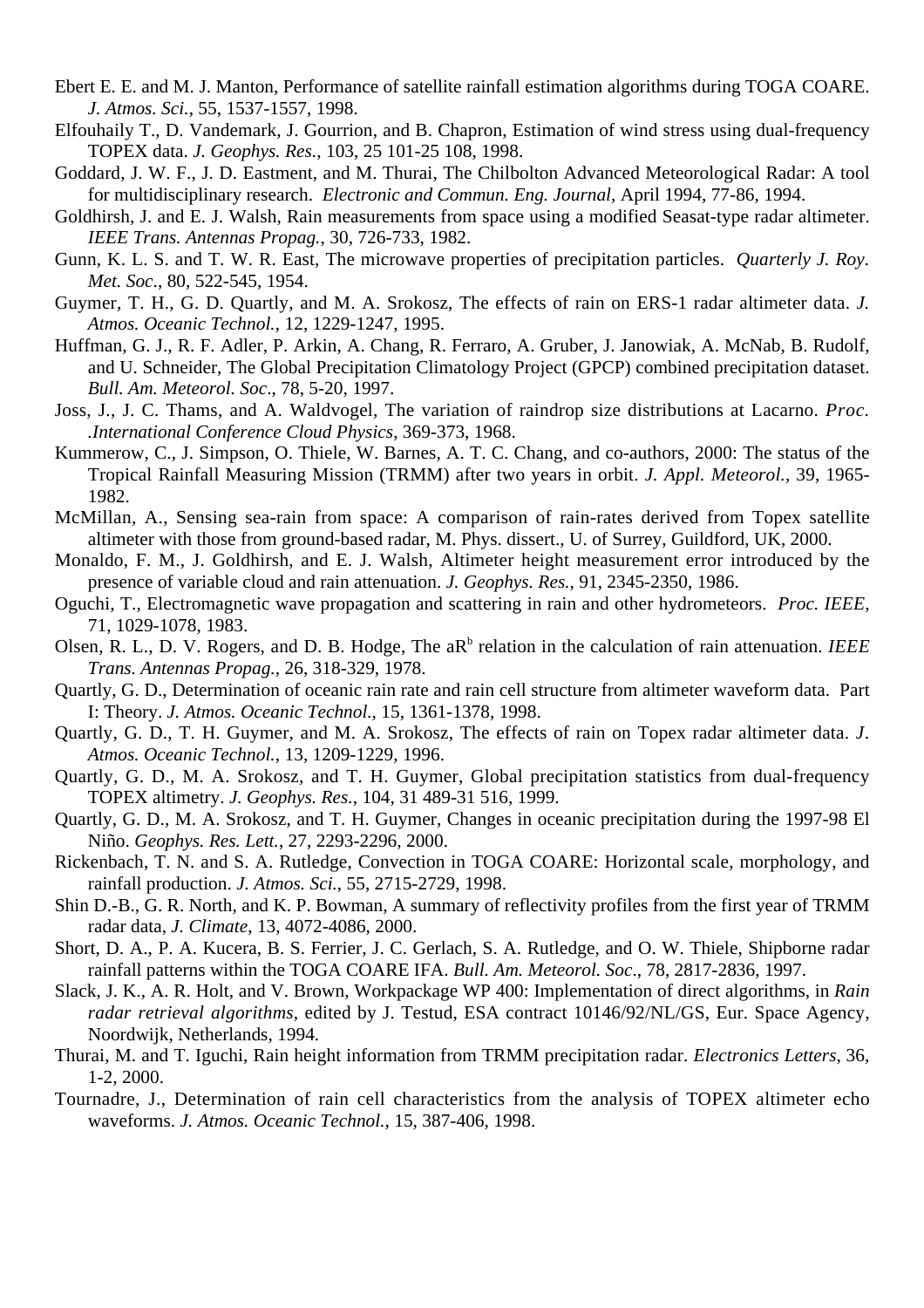Tournadre, J. and J. C. Morland, The effects of rain on TOPEX/POSEIDON altimeter data. *IEEE Trans. Geosci. Rem. Sens.*, 35, 1117-1135, 1997.

Tournadre, J., G. D. Quartly, and M. A. Srokosz, Analysis of the effect of rain on the Envisat altimeter: Definition of a rain flag. Technical report DRO-OS No.00/01, IFREMER, Brest, France, 30 pp., 2000.

Tsimplis, M. and S. A. Thorpe, Wave damping by rain. *Nature*, 342, 893-895,1989.

Ulbrich, C. W. and L. G. Lee, Rainfall measurement error by WSR-88D radars due to variation in Z-R law parameters and the radar constant. *J. Atmos. Oceanic Technol.*, 16, 1017-1024, 1999.

- Wilheit, T. T., A. T. C. Chang, and L. S. Chiu, A satellite technique for quantitatively mapping rainfall rates over the oceans. *J. Atmos. Oceanic Technol.*, 8, 118-136, 1991.
- Wilheit, T. T. and K. D. Hutchinson, Retrieval of cloud base heights from passive microwave and cloud top temperature data. *IEEE Trans. Geosci. Rem. Sens.*, 38, 1253-1259, 2000.



Figure 1. Location of shipborne radars during the TOGA-COARE programme's Intensive Flux Array experiment. TOPEX tracks 086 and 251 pass through the region of coverage.



Figure 2. Location of Kwajalein radar within the Marshall Islands, with TOPEX track 225 passing nearby.



Figure 3. Coverage by the British radar network of waters adjoining the British Isles, with relevant TOPEX tracks added on.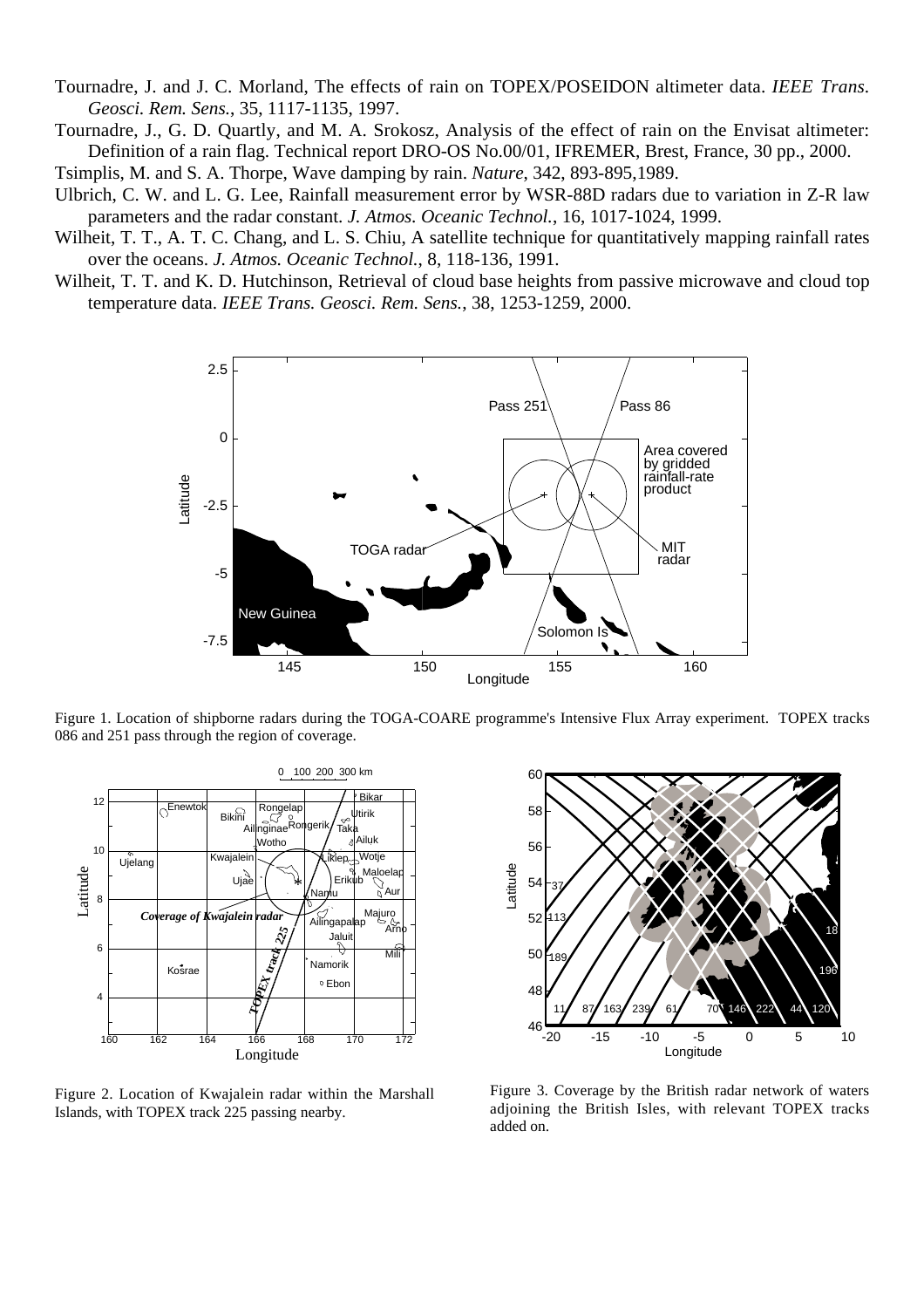

Figure 4. Coverage of English Channel by Chilbolton Advanced Meteorological Radar (CAMR), with 4 TOPEX tracks marked. (A range of 160km is indicated, but due to intervening hills in various directions the radar cannot always sense that far without being targetted above the melting layer.)



Figure 6. Variation of parameters along TOPEX track 086 (cycle 10) on 24th December 1992, compared with the TOGA-COARE rain radars. a)  $\sigma_{\text{Ku}}^0$  and  $\sigma_{\text{C}}^0$  (rescaled to  $\text{K}_{\text{u}}$ band equivalent). b) Observed TOPEX attenuation and that expected according to the ground radar. c) Derived TOPEX rain rate, compared with that expected from homologous averaging of ground radar data. The dashed horizontal lines show the detection thresholds of 0.5dB in (b) and the equivalent  $2.3$ mm hr<sup>-1</sup> in (c).



Figure 5. Method of averaging to simulate TOPEX's observation over a 1-second interval. The squares represent the 2km x 2km grid of the TOGA/COARE rainfall product, the pluses the mean position of TOPEX at 1-second intervals as it moves in an oblique direction, and the ovals the results of an 8-km circular footprint moving 6km in that 1-second averaging time. As the circular footprint only covers the edge of the oval for a limited time, the central 13 squares provide a good approximation of the key pixels contribution to the mean footprint.



Figure 7. TOPEX track 086 (cycle 13) on 23rd January 1993 compared with TOGA-COARE radars. (Description as for Fig. 6)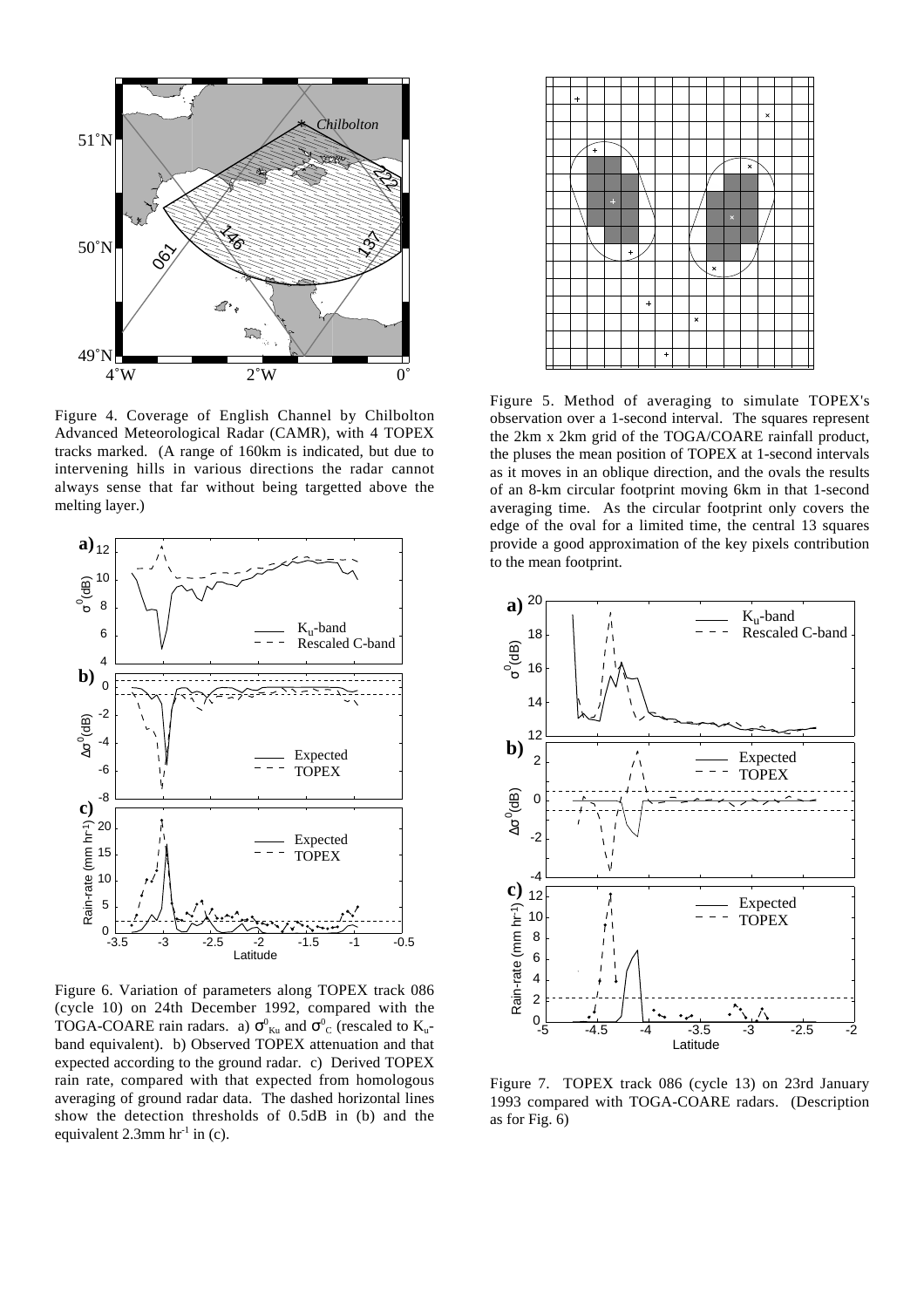

Figure 8. TOPEX track 070 (cycle 72) on 30th August 1994 compared with UK rain radar network. (Description as for Fig. 6)



Figure 9. TOPEX track 120 (cycle 110) on 13th September 1995 compared with UK rain radar network. (Description as for Fig. 6)



Figure 10. Scatter plots of instantaneous rain rates from TOPEX and ground-based radar. a) TOGA-COARE region, where a minimum wind speed of 3.8 ms<sup>-1</sup> has been used to minimise the spurious detections by TOPEX. b) UK coastal waters, where comparison are restricted to between 1.5 and 20 ms<sup>-1</sup>. [The horizontal line marks the detection threshold for TOPEX.]